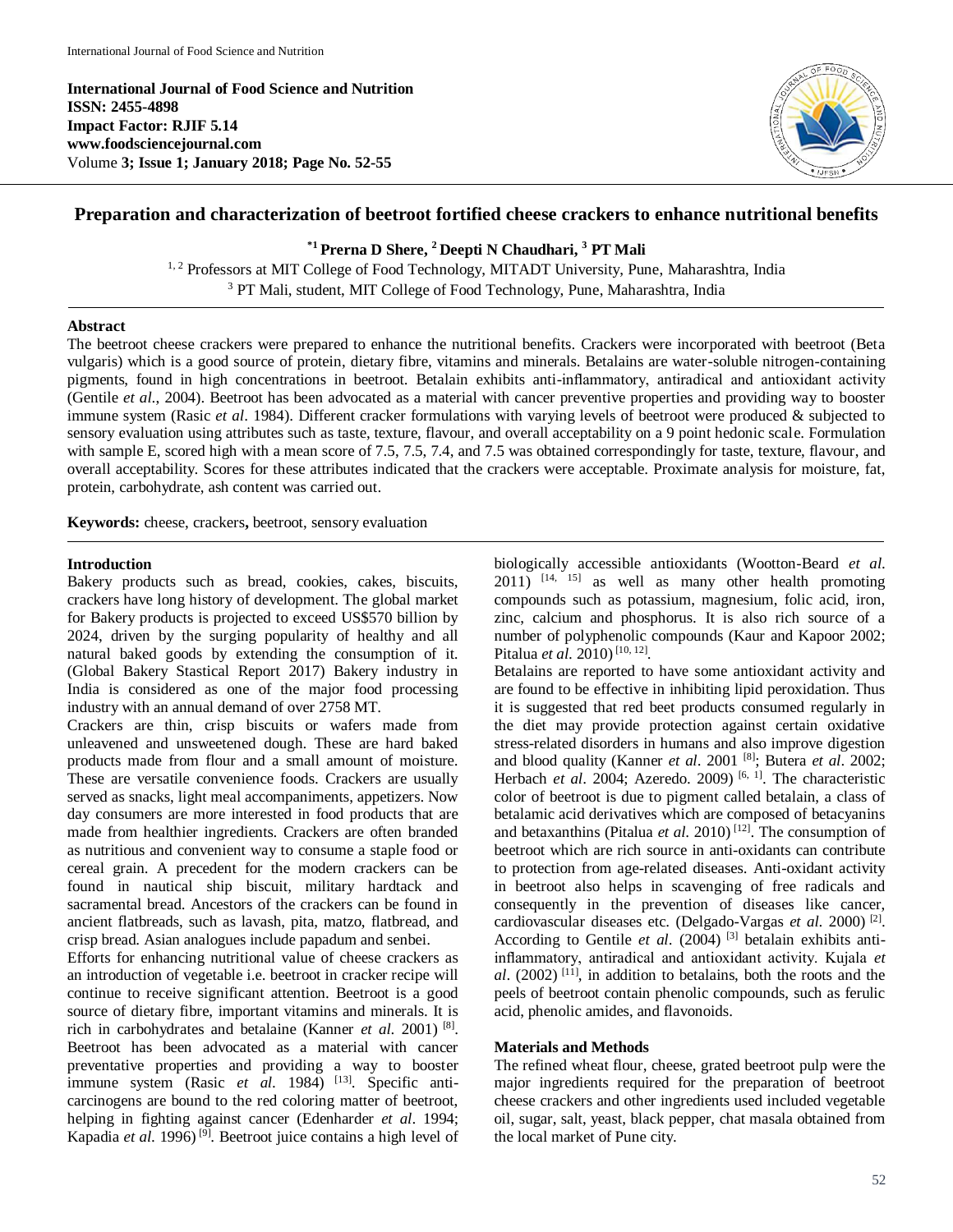The various instruments and chemicals required are obtained from the Department of Food Science and Technology, MIT College of Food Technology, Pune. Different formulations with beetroot pulp variations were prepared as shown in table 2.

**Table 1:** Formulation for Beetroot cheese cracker

| Sr. No | <b>Material</b>       | Control $(\% )$ | Sample A $(\% )$ | Sample B $(\% )$ | Sample C $(\% )$ | Sample D $(\% )$ | Sample E $(\% )$ |
|--------|-----------------------|-----------------|------------------|------------------|------------------|------------------|------------------|
|        | Refined wheat flour   | 70              | 70               | 70               | 70               | 70               | 70               |
|        | Beetroot pulp         |                 |                  | 20               | 25               | 30               | 35               |
|        | Vegetable oil         | 25              | 25               | 25               | 25               | 25               | 25               |
|        | Cheese                |                 |                  |                  |                  |                  |                  |
|        | Sugar                 |                 |                  |                  |                  |                  |                  |
|        | Salt                  |                 |                  |                  |                  |                  |                  |
|        | Yeast                 |                 |                  |                  |                  |                  |                  |
|        | <b>Black Pepper</b>   |                 |                  |                  |                  |                  |                  |
|        | Chat masala seasoning |                 |                  |                  |                  |                  |                  |

# **Procedure for Preparation of Beetroot Cheese Crackers**

All the ingredients were weighed according to the formulation. Mix refined wheat flour, oil, dissolved yeast & other ingredients to form a dough of firm consistency. The dough is rest for 60 min in refrigerator. After resting period dough is rolled to uniform thickness of  $1.5 - 2.0$  mm and crackers were cut through round cutter. Then crackers were baked at 180℃ for 10 to 15 minutes, cooled to room temperature and packed in high density polyethylene bags.

Take good quality of refined wheat flour, sugar.

↓ Weighing and sieving ↓ Addition of vegetable oil, yeast dissolved in water ↓ Addition of Beetroot pulp, cheese, salt, black pepper powder

> ↓ Mixing and Kneading

↓ Resting time for 45-60 minute in refrigerator.

> ↓ Rolling and Cutting

↓ Preheating of oven

↓ Baking at 150-180 ◦C for 10-15 min.

> ↓ Cooling

↓ Packaging and Labelling

> ↓ Storage

Fig 1: Process Flow chart of Preparation of Beetroot Cheese **Crackers** 

# **Proximate Analysis**

Chemical constituents like moisture, protein, fat, and ash content of beetroot cheese cracker were determined by AOAC, (2003).

# **Sensory Evaluation**

Sensory evaluation of crackers for color, taste, flavor, texture, appearance, and overall acceptability were carried out using 9 point hedonic scale with semi-trained panelists. Sensory attributes were rated on a scale of 1 (dislike extremely) – 9 (like extremely)

# **Results and Discussion**

**Proximate Analysis**

The proximate analysis of beetroot cheese crackers are listed in table 3. The beetroot cracker was analyzed for physicochemical properties viz., moisture, fat, protein, carbohydrate and ash content were determined and the results are summarized in Table 3. The data revealed that addition of beetroot pulp in crackers resulted in decrease in various parameters, the percent moisture, carbohydrate, ash, fat & protein.

**Table 2:** Proximate analysis of Beetroot Cheese Crackers Samples

| Sr.<br>No      | <b>Parameters</b> | Control | A(%) | B(%) | $C($ %) | $\mathbf{D}$ (%) | Sample Sample Sample Sample Sample<br>E(%) |
|----------------|-------------------|---------|------|------|---------|------------------|--------------------------------------------|
|                | Moisture Content  | 4.1     | 4.3  | 4.2  | 3.9     | 3.5              | 3.0                                        |
| $\overline{c}$ | Carbohydrate      | 48.6    | 49.3 | 50.1 | 51.6    | 52.7             | 52.9                                       |
| 3              | Fat               | 31.1    | 32.1 | 31.4 | 27.6    | 25.7             | 23.2                                       |
|                | Protein           | 6.8     | 6.9  | 7.1  | 8.2     | 8.9              | 9.3                                        |
| 5              | Ash               | 0.50    | 0.53 | 0.49 | 0.43    | 0.40             | 0.37                                       |
| 6              | Crude Fibre       | 0.5     | 0.6  | 0.8  | 1.3     | 1.7              | 2.3                                        |

### **Sensory Evaluation**

Table 3 presents the mean ratings for the attributes assessed in the sensory evaluation. The results show variations in the formulations as far as these attributes are concerned.

#### **Taste**

It is clearly observed that the taste of beetroot cheese cracker was significantly affected by addition of beetroot pulp. The sample E obtained highest sensory score (7.3) among all the samples whereas the sample A,B,C and D showed more score than control sample.

### **Flavor**

The flavour of beetroot cheese cracker was at par with control sample up to 15% beetroot pulp addition level. Higher level of beetroot pulp increases the flavor of cracker.

#### **Texture**

The texture of product was greatly improved with progressive increase in beetroot pulp. The sample showed maximum at 15% beetroot pulp addition level. However higher level of beetroot pulp had no adverse effect on the texture. The improvement in textural qualities of cracker can be attributed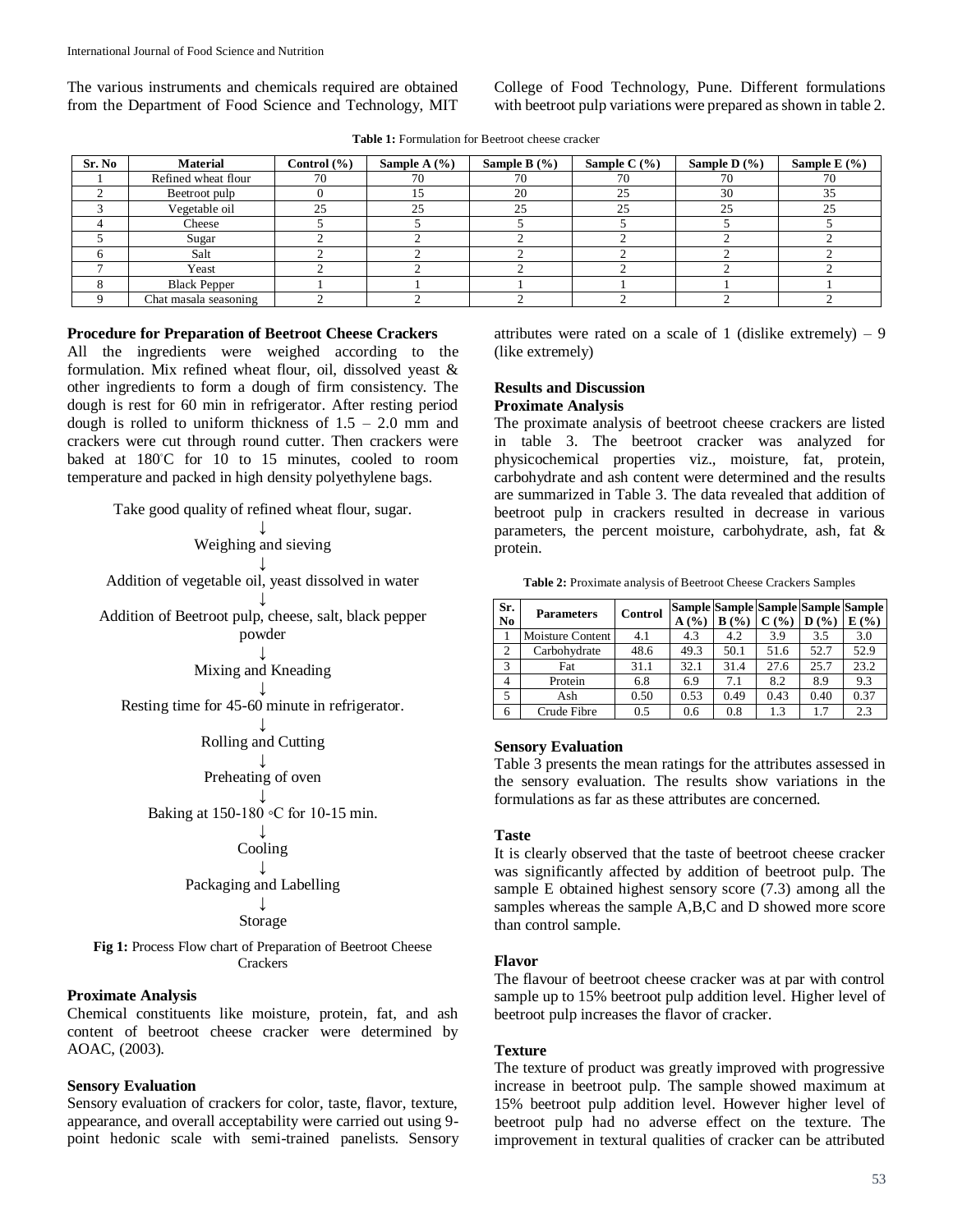to fibre & starch molecule interaction providing firmness to

| <b>Sensory attributes of samples</b> | <b>Colour</b> | <b>Taste</b> | <b>Flavour</b> | <b>Texture</b> | Appearance | <b>Overall acceptability</b> |
|--------------------------------------|---------------|--------------|----------------|----------------|------------|------------------------------|
| Control                              | 6.9           | 7.0          | 6.0            | 7.5            | 7.0        | 7.0                          |
| Sample A                             | 7.1           | 7.3          | 6.0            | 7.5            | 7.1        | 7.2                          |
| Sample B                             | 7.1           | 7.3          | 6.5            | 7.5            | 7.0        | 7.1                          |
| Sample C                             | 7.2           | 7.3          | 7.1            | 7.5            | 7.3        | 7.3                          |
| Sample D                             | 7.3           | 7.4          | 7.2            | 7.5            | 7.4        | 7.4                          |
| Sample E                             | 7.4           | 7.5          | 7.4            | 7.5            | 7.5        | 7.5                          |
| <b>GM</b>                            | 7.12          | 7.28         | 6.68           | 7.47           | 7.18       | 7.22                         |
| S.E.                                 | 0.040         | 0.033        | 0.033          | 0.030          | 0.033      | 0.033                        |
| C.D. $@5\%$                          | 0.12          | 0.10         | 0.10           | <b>NS</b>      | 0.10       | 0.10                         |
| C.D.@1%                              | 0.17          | 0.14         | 0.14           | <b>NS</b>      | 0.14       | 0.14                         |
| CV(%)                                | 0.99          | 0.79         | 0.86           | 0.70           | 0.80       | 0.80                         |

**Table 3:** Average score for Beetroot cheese cracker samples



**Fig 1:** Sensory evaluation parameters for Beetroot cheese cracker samples

# **Conclusion**

It may be concluded that good quality cheese crackers with beetroot pulp incorporation can be prepared by addition of refined flour: Beetroot pulp in proportion of 70:20. Overall acceptance of sample A in all the parameters. was highest among In the present study, our aim is concerned Beetroot due to its taste, consumed less frequently. So by incorporating it into cheese crackers make it a healthier snack. Beetroot is a good source of protein, dietary fibre, important vitamins and minerals. It is rich in carbohydrates and betalaine which exhibit exhibits anti-inflammatory, antiradical and antioxidant activity. Thus, beetroot crackers find new avenue for consumption of healthy snacks.

# **References**

- 1. Azeredo HMC. Betalains. Properties, sources, applications, and stability—a review. Int J Food Sci Technol. 2009; 44:2365-2376.
- 2. Delgado-Vargas F, Jime ´nez AR, Paredes-Lo ´pez O. Natural pigments: carotenoids, anthocyanins, and betalains-characteristics, biosynthesis, processing, and stability. Cric Rev Food Sci. Nutr. 2000; 40:173-289.

doi:10.1080/10408690091189257

3. Gentile C, Tesoriere L, Allegra M, Livrea MA, Alessio PD. Antioxidant betalains from cactus pear (Opuntia ficus-indica) inhibit endothelial ICAM-1expression. Ann NY Acad Sci. 2004; 1028:481-486. doi:10.1196/annals.1322.057 (9) Gokhale SV, Lele SS (2011) Dehydration of red beet root (Beta vulgaris) by hot air drying: process optimization and mathematical modeling. Food Sci Biotechnol 20:955-964(6)

[16] .

- 4. Handbook of Analysis and Quality Control for Fruit and Vegetables Products. Second Edition By. S Ranganna.
- 5. Handbook of Bakery Industries with Directory of Machinery and Raw Material Suppliers.
- 6. Herbach KM, Stintzing FC, Carle R. Impact of thermal treatment on colour and pigment pattern of red beet Beta vulgaris L. preparations. J Food Sci., 2004; 69:491-498.
- 7. Herbach KM, Stintzing FC, Carle R. Betalain stability and degradation-structural and chromatic aspects. J Food Scdoi:10.1111/j.1750-3841.2006.00022.x (13)Ismail A, Marjan ZM, Foong CW (2004) Total antioxidant activity and phenolic content in selected vegetables. Food Chem., 2006; 87:581-586.